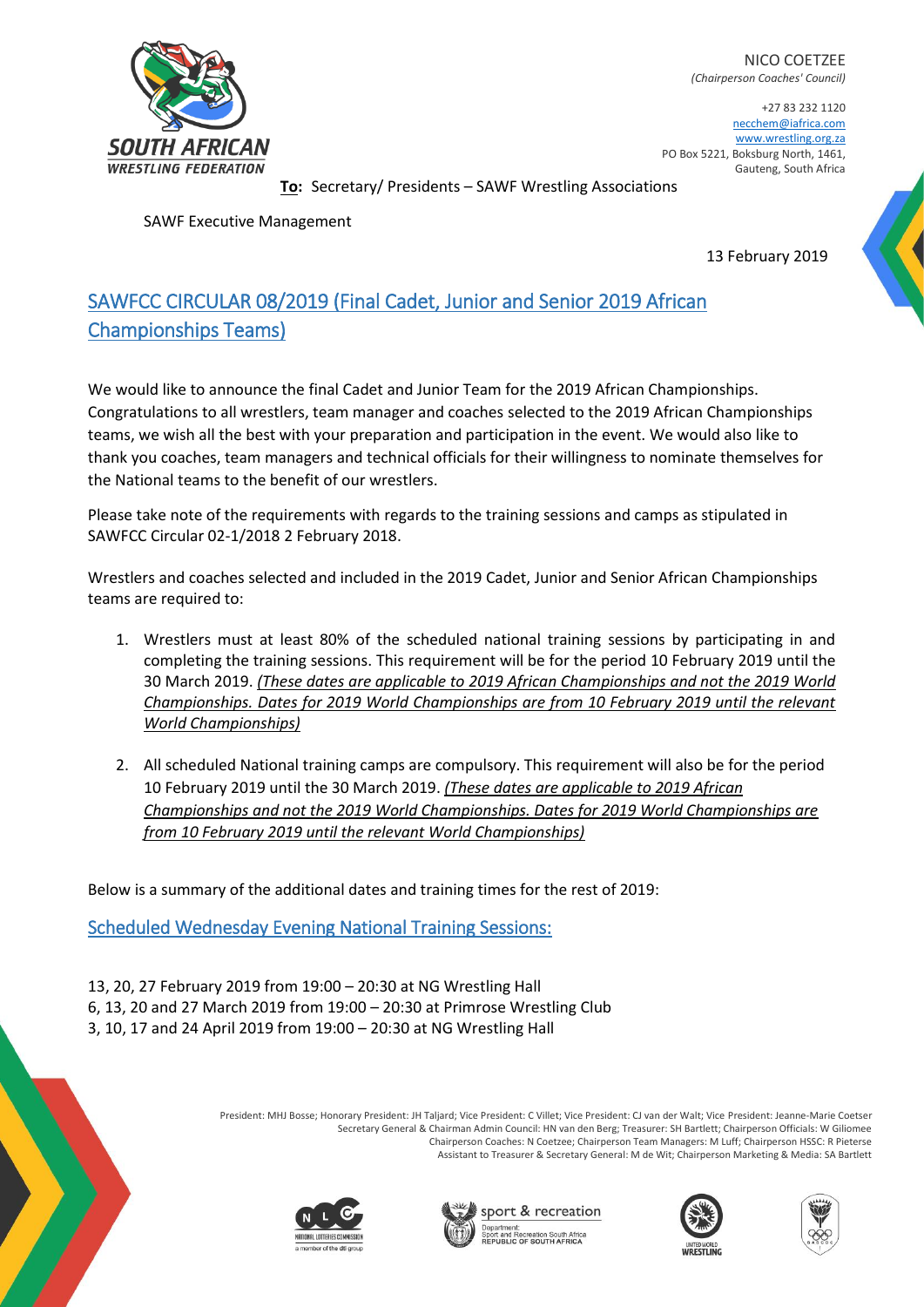

## National Training Camps:

**3 rd Camp**: 22 – 23 March 2019 Primrose Wrestling Club Friday 22 March 2019 – Registration at 18:30 Saturday 23 March 2019 – Finish at 16:00

**4 th Camp**: 24 -25 May 2019 – To be advised Friday 24 May 2019 - Registration at 18:30 Sunday 25 May 2019 - Finish at 12:00

## The 2019 African Championship teams are as follows:

## *Please note:*

**Junior wrestlers that qualified for inclusion in both junior and senior age groups, will be allowed to participate in both Junior and Senior African Championships during 2019 if they wish to do so. They need to confirm if they elect to participate in both age categories or alternatively in which age category, they want to participate at the 2019 Championships by the Friday the 15 February 2019.** 

**We want to emphasise that this arrangement will only be applicable for the 2019 African Championships as the event program for the 2019 African Championships has been change from the normal program which include a rest day in between the two events.**

**The criteria for the selection for the 2019 World Championship will remain as stated in SAWFCC Circular 02-1/2018 2 February 2018. Consideration for junior wrestlers will be given for participation at the UWW Junior World Championships 2019 only, based on the performance, results and experience of each individual wrestler.** 



PO Box 5221, Boksburg North, 1461, Gauteng, South Africa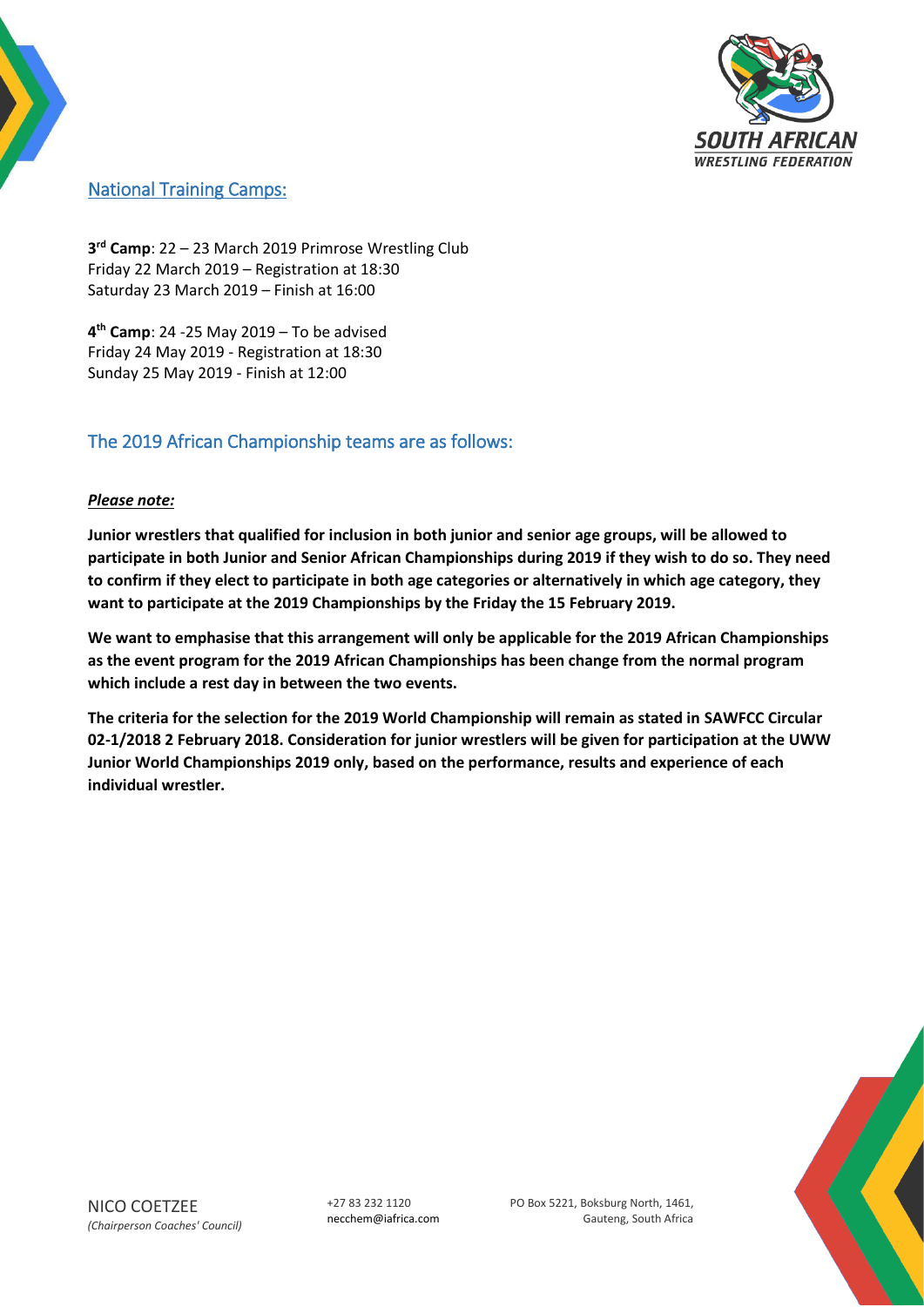

| <b>CADET TEAMS AFRICAN CHAMPIONSHIPS 2019</b> |                          |                 |                   |                          |                 |  |  |
|-----------------------------------------------|--------------------------|-----------------|-------------------|--------------------------|-----------------|--|--|
| <b>FREESTYLE</b>                              |                          |                 | <b>GRECOROMAN</b> |                          |                 |  |  |
| <b>WEIGHT</b>                                 | <b>NAME</b>              | <b>PROVINCE</b> | <b>WEIGHT</b>     | <b>NAME</b>              | <b>PROVINCE</b> |  |  |
| 41 - 45kg                                     | Boshoff, Kirwan          | <b>GNWA</b>     | 41 - 45kg         |                          |                 |  |  |
| 45 - 48kg                                     | Plaatjies, Ashley        | <b>WPWA</b>     | 45 - 48kg         | Botha, Riehan            | CGWA            |  |  |
| 51 - 55kg                                     | Booysen, Fernando        | <b>EGWA</b>     | $51 - 55$ $kg$    | Joubert, Francois        | <b>EGWA</b>     |  |  |
| 55 - 60kg                                     | Jansen van Vuuren, Rubin | <b>SEDWA</b>    | 55 - 60kg         | Du Toit, Neil            | <b>GNWA</b>     |  |  |
| $60 - 65$ <sub>kg</sub>                       | Lehmkuhl, Mika           | <b>GNWA</b>     | $60 - 65kg$       | Pretorius, Morne         | <b>EGWA</b>     |  |  |
| $65 - 71kg$                                   | Van Zijl, Arno           | <b>GNWA</b>     | 65 - 71kg         |                          |                 |  |  |
| 80 - 92kg                                     | Coetzee, Kegan           | <b>LWA</b>      | 80 - 92kg         |                          |                 |  |  |
| 92 - 110kg                                    |                          |                 | 92-110kg          | Du Toit, Jaco            | <b>GNWA</b>     |  |  |
| <b>COACHES</b>                                | <b>Hansie Kruger</b>     | <b>MPWA</b>     |                   | <b>Markus Dekker</b>     | <b>GNWA</b>     |  |  |
| <b>ASSISTANT</b>                              | <b>Rassie Erasmus</b>    | <b>EGWA</b>     |                   | <b>Michael Gaitskill</b> | <b>EGWA</b>     |  |  |
| <b>COACHES</b>                                |                          |                 |                   |                          |                 |  |  |
| <b>FREESTYLE WOMEN</b>                        |                          |                 |                   |                          |                 |  |  |
| <b>WEIGHT</b>                                 | <b>NAME</b>              | <b>PROVINCE</b> |                   |                          |                 |  |  |
| 46 - 49kg                                     | Van As, Lene             | <b>LWA</b>      |                   |                          |                 |  |  |
| 65 - 69kg                                     | Oosthuizen, Charmone     | <b>LWA</b>      |                   |                          |                 |  |  |
| <b>COACHES</b>                                | <b>Hansie Kruger</b>     | <b>MPWA</b>     |                   |                          |                 |  |  |
| <b>ASSISTANT</b>                              | <b>Rassie Erasmus</b>    | <b>EGWA</b>     |                   |                          |                 |  |  |
| <b>COACHES</b>                                |                          |                 |                   |                          |                 |  |  |
| <b>TEAM</b>                                   |                          |                 |                   |                          |                 |  |  |
| <b>MANAGER</b>                                | Bartlett, Shani          | <b>EGWA</b>     |                   |                          |                 |  |  |